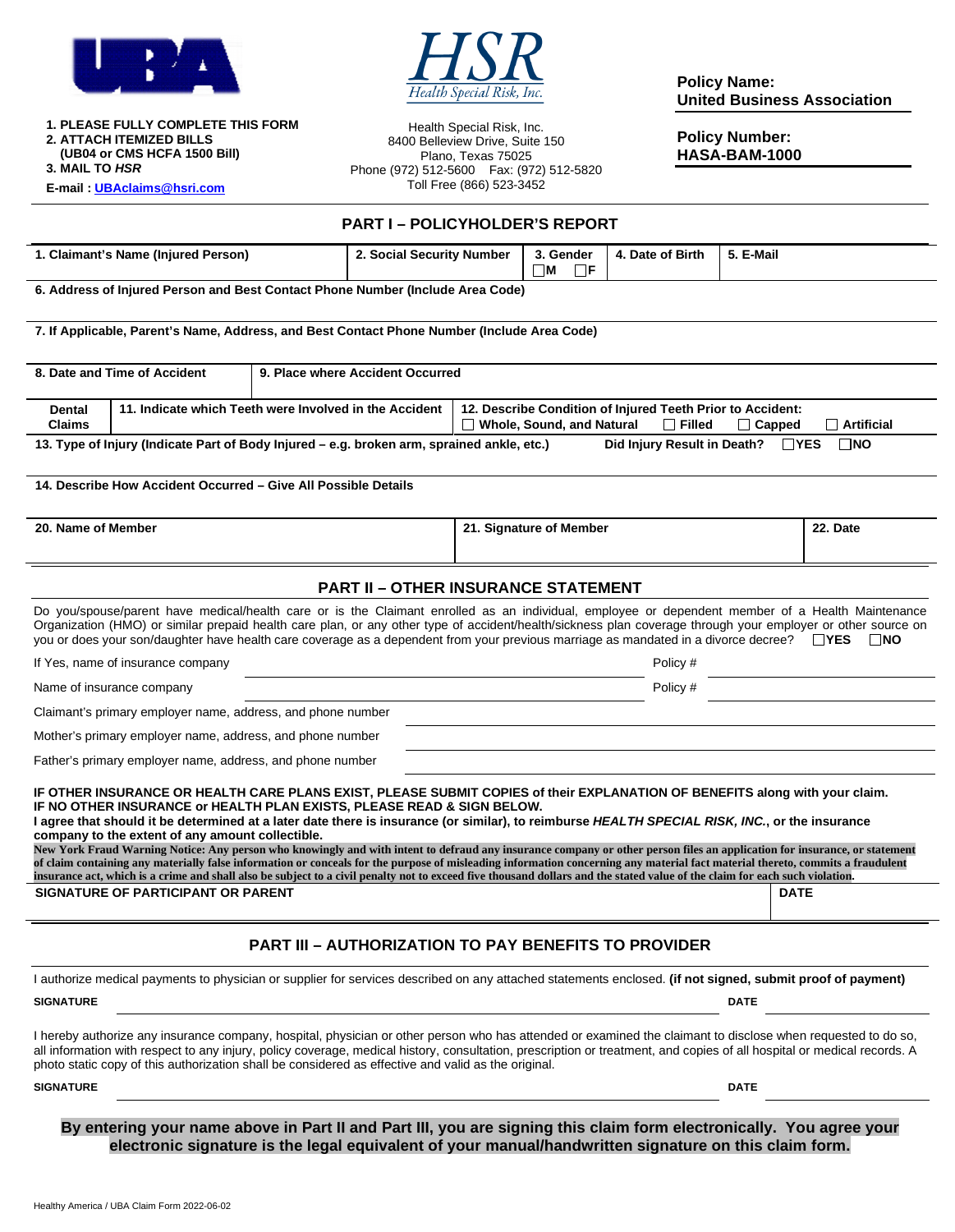### **FRAUD WARNING NOTICES**

Any person who knowingly presents a false of fraudulent claim for payment of loss or benefit or knowingly presents false information in an application for insurance is guilty of a crime and may be subject to fines and confinement in prison.

#### **STATE SPECIFIC PROVISIONS**

| Alabama                                    | Any person who knowingly presents a false or fraudulent claim for payment of a loss or benefit or who knowingly presents false information in an application for<br>insurance is guilty of a crime and may be subject to restitution fines or confinement in prison, or any combination thereof.                                                                                                                                                                                                                                                                                                                                                                                                                                                                                                                 |  |  |  |  |  |  |
|--------------------------------------------|------------------------------------------------------------------------------------------------------------------------------------------------------------------------------------------------------------------------------------------------------------------------------------------------------------------------------------------------------------------------------------------------------------------------------------------------------------------------------------------------------------------------------------------------------------------------------------------------------------------------------------------------------------------------------------------------------------------------------------------------------------------------------------------------------------------|--|--|--|--|--|--|
| Alaska                                     | A person who knowingly and with intent to injure, defraud, or deceive an insurance company files a claim containing false, incomplete, or misleading information<br>may be prosecuted under state law.                                                                                                                                                                                                                                                                                                                                                                                                                                                                                                                                                                                                           |  |  |  |  |  |  |
| Arizona                                    | For your protection Arizona law requires the following statement to appear on this form. Any person who knowingly presents a false or fraudulent claim<br>for payment of a loss is subject to criminal and civil penalties.                                                                                                                                                                                                                                                                                                                                                                                                                                                                                                                                                                                      |  |  |  |  |  |  |
| Arkansas<br>Louisiana                      | Any person who knowingly presents a false or fraudulent claim for payment of a loss or benefit or knowingly presents false information in an application for<br>insurance is guilty of a crime and may be subject to fines and confinement in prison.                                                                                                                                                                                                                                                                                                                                                                                                                                                                                                                                                            |  |  |  |  |  |  |
| California                                 | For your protection California law requires the following to appear on this form: Any person who knowingly presents false or fraudulent claim for the payment of a                                                                                                                                                                                                                                                                                                                                                                                                                                                                                                                                                                                                                                               |  |  |  |  |  |  |
| Colorado                                   | loss is guilty of a crime and may be subject to fines and confinement in state prison.<br>It is unlawful to knowingly provide false, incomplete, or misleading facts or information to an insurance company, for the purpose of defrauding or attempting to<br>defraud the company. Penalties may include imprisonment, fines, denial of insurance and civil damages. Any insurance company or agent of an insurance company<br>who knowingly provides false, incomplete, or misleading facts or information to a policyholder or claimant, for the purpose of defrauding or attempting to defraud<br>the policyholder or claimant, with regard to a settlement or award payable for insurance proceeds shall be reported to the Colorado Division of Insurance within the<br>Department of Regulatory Agencies. |  |  |  |  |  |  |
| Connecticut                                | This form must be completed in its entirety. Any person who intentionally misrepresents or intentionally fails to disclose any material fact related to a claimed injury<br>may be guilty of a felony.                                                                                                                                                                                                                                                                                                                                                                                                                                                                                                                                                                                                           |  |  |  |  |  |  |
| Delaware<br>Idaho                          | Any person who knowingly, and with intent to injure, defraud or deceive any insurer, files a statement of claim containing any false, incomplete or misleading<br>information is guilty of a felony.                                                                                                                                                                                                                                                                                                                                                                                                                                                                                                                                                                                                             |  |  |  |  |  |  |
| <b>District</b><br>of Columbia             | WARNING: It is a crime to provide false or misleading information to an insurer, for the purpose of defrauding the insurer or any other person. Penalties include<br>imprisonment and/or fines. In addition, an insurer may deny insurance benefits if false information materially related to a claim was provided by the applicant.                                                                                                                                                                                                                                                                                                                                                                                                                                                                            |  |  |  |  |  |  |
| Florida                                    | Any person who knowingly and with intent to injure, defraud, or deceive any insurer files a statement of claim containing any false, incomplete, or misleading<br>information is guilty of a felony of the third degree.                                                                                                                                                                                                                                                                                                                                                                                                                                                                                                                                                                                         |  |  |  |  |  |  |
| Hawaii                                     | For your protection, Hawaii law requires you to be informed that presenting a fraudulent claim for payment of a loss or benefit is a crime punishable by fines or<br>imprisonment, or both.                                                                                                                                                                                                                                                                                                                                                                                                                                                                                                                                                                                                                      |  |  |  |  |  |  |
| Indiana                                    | A person who knowingly and with intent to defraud an insurer. files a statement of claim containing any false, incomplete, or misleading information commits a<br>felony.                                                                                                                                                                                                                                                                                                                                                                                                                                                                                                                                                                                                                                        |  |  |  |  |  |  |
| Kentucky                                   | Any person who knowingly and with intent to defraud any insurance company or other person files a statement of claim containing any materially false information<br>or conceals, for the purpose of misleading, information concerning any fact material thereto commits a fraudulent insurance act, which is a crime.                                                                                                                                                                                                                                                                                                                                                                                                                                                                                           |  |  |  |  |  |  |
| <b>Maine</b>                               | It is a crime to knowingly provide false, incomplete or misleading information to an insurance company for the purpose of defrauding the company. Penalties may<br>include imprisonment, fines, or denial of insurance benefits.                                                                                                                                                                                                                                                                                                                                                                                                                                                                                                                                                                                 |  |  |  |  |  |  |
| Maryland                                   | Any person who knowingly and willfully presents a false or fraudulent claim for payment of<br>a loss or benefit or who knowingly and willfully presents false information in an application for insurance is guilty of a crime and may be subject to fines and<br>confinement in prison.                                                                                                                                                                                                                                                                                                                                                                                                                                                                                                                         |  |  |  |  |  |  |
| Michigan<br>North Dakota<br>South Dakota   | Any person who knowingly and with intent to defraud any insurance company or another person, files a statement of claim containing any materially false<br>information or conceals, for the purpose of misleading information concerning any fact material thereto, commits a fraudulent insurance act, which is a crime and<br>subject the person to criminal civil penalties.                                                                                                                                                                                                                                                                                                                                                                                                                                  |  |  |  |  |  |  |
| Minnesota                                  | A person who files a claim with intent to defraud or helps commit a fraud against an insurer is guilty of a crime.                                                                                                                                                                                                                                                                                                                                                                                                                                                                                                                                                                                                                                                                                               |  |  |  |  |  |  |
| Nevada<br>New<br>Hampshire                 | Any person who knowingly files a statement of claim containing any misrepresentation or any false, incomplete, or misleading information may be guilty of a<br>criminal act punishable under state or federal law, or both and may be subject to civil penalties.<br>Any person who, with a purpose to injure, defraud or deceive any insurance company, files a statement of claim containing any false, incomplete or misleading<br>information is subject to prosecution and punishment for insurance fraud as provided in RSA638:20                                                                                                                                                                                                                                                                          |  |  |  |  |  |  |
| <b>New Jersey</b>                          | Any person who includes any false or misleading information on an application for an insurance policy is subject to criminal and civil penalties.                                                                                                                                                                                                                                                                                                                                                                                                                                                                                                                                                                                                                                                                |  |  |  |  |  |  |
| <b>New Mexico</b>                          | Any person who knowingly presents a false or fraudulent claim for payment of a loss or benefit or knowingly presents false information in an application for<br>insurance is guilty of a crime and may be subject to civil fines and criminal penalties.                                                                                                                                                                                                                                                                                                                                                                                                                                                                                                                                                         |  |  |  |  |  |  |
| Ohio                                       | Any person who, with intent to defraud or knowing that he is facilitating a fraud against an insurer, submits an application or files a claim containing a false or<br>deceptive statement is guilty of insurance fraud.                                                                                                                                                                                                                                                                                                                                                                                                                                                                                                                                                                                         |  |  |  |  |  |  |
| Oklahoma                                   | WARNING: Any person who knowingly, and with intent to injure, defraud or deceive any insurer, makes any claim for the proceeds of an insurance policy<br>containing any false, incomplete or misleading information is guilty of a felony.                                                                                                                                                                                                                                                                                                                                                                                                                                                                                                                                                                       |  |  |  |  |  |  |
| Oregon                                     | Any person who knowingly and with intent to defraud or solicit another to defraud an insurer: (1) by submitting an application, or (2) by filing a claim containing a<br>false statement as to any material fact thereto, may be committing a fraudulent insurance act, which may be a crime and may subject the person to criminal and civil                                                                                                                                                                                                                                                                                                                                                                                                                                                                    |  |  |  |  |  |  |
| Pennsylvania                               | penalties.<br>Any person who knowingly and with intent to defraud any insurance company or other person files an application for insurance or statement of claim containing any<br>materially false information or conceals for the purpose of misleading, information concerning any fact material thereto commits a fraudulent insurance act, which is<br>a crime and subjects such person to criminal and civil penalties.                                                                                                                                                                                                                                                                                                                                                                                    |  |  |  |  |  |  |
| <b>Rhode Island</b><br>West Virginia       | Any person who knowingly presents a false or fraudulent claim for payment of a loss or benefit or knowingly presents false information in an application for<br>insurance is guilty of a crime and may be subject to fines and confinement in prison.                                                                                                                                                                                                                                                                                                                                                                                                                                                                                                                                                            |  |  |  |  |  |  |
| <b>Tennessee</b><br>Virginia<br>Washington | It is a crime to knowingly provide false, incomplete or misleading information to an insurance company for the purpose of defrauding the company. Penalties include<br>imprisonment, fines and denial of insurance benefits.                                                                                                                                                                                                                                                                                                                                                                                                                                                                                                                                                                                     |  |  |  |  |  |  |
| Texas                                      | Any person who knowingly presents a false or fraudulent claim for the payment of a loss is guilty of a crime and may be subject to fines and confinement in state                                                                                                                                                                                                                                                                                                                                                                                                                                                                                                                                                                                                                                                |  |  |  |  |  |  |
| Utah                                       | prison.<br>Any person who knowingly presents false or fraudulent underwriting information, files or causes to be filed a false or fraudulent claim for disability compensation or<br>medical benefits or submits a false or fraudulent report or billing for health care fees or other professional services is guilty of a crime and may be subject to fines<br>and confinement in state prison. Utah Workers Compensation claims only.                                                                                                                                                                                                                                                                                                                                                                         |  |  |  |  |  |  |